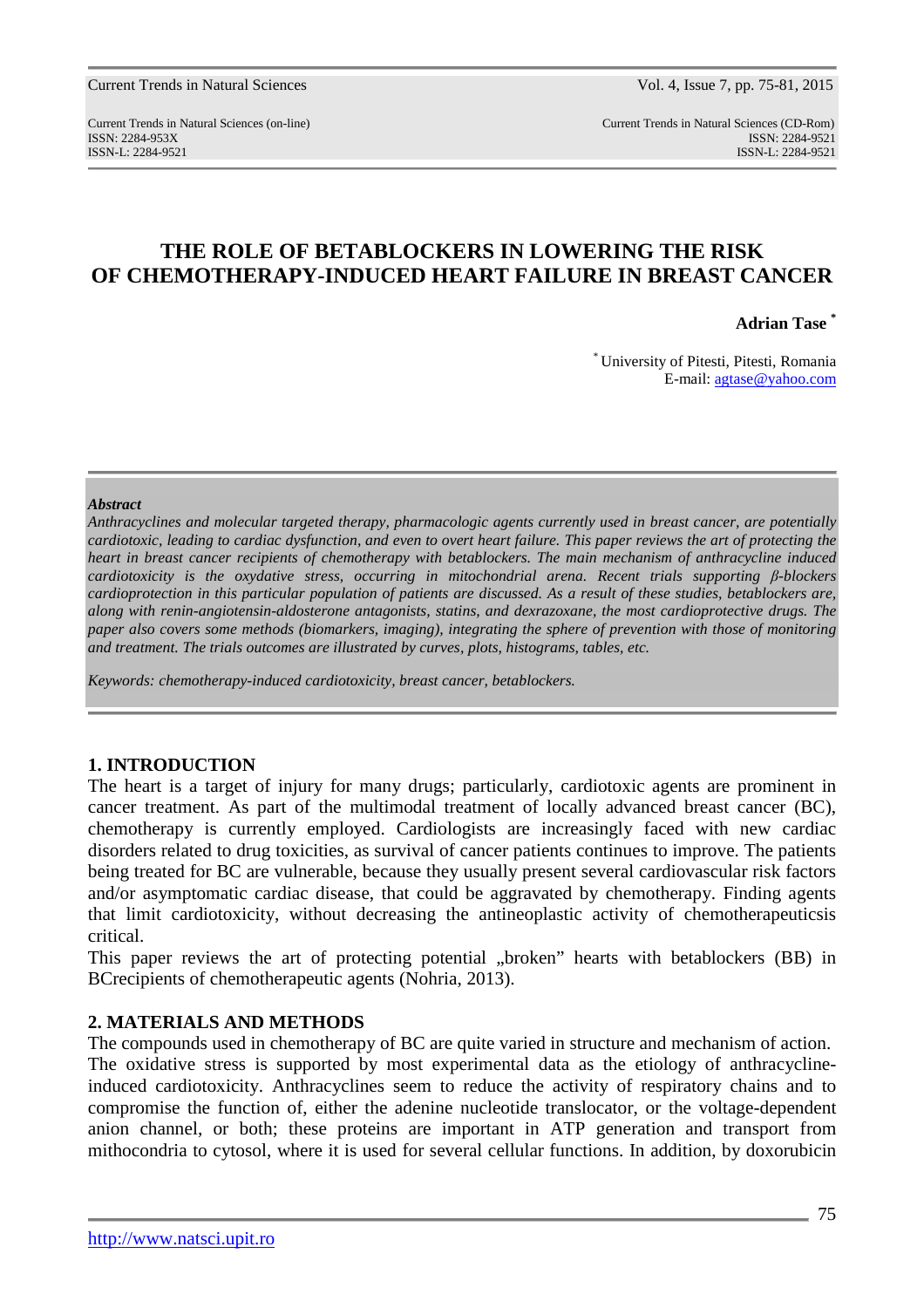binding, the activity of bivalent cations  $(Ca^{2+}, Mg^{2+}, Cu^{2+}, Zn^{2+})$  decreases, with subsequent mitochondrial damage and energy depletion.

Apathway of anthracycline-induced cardiac dysfunction/death is proposed in figure 1 (Heide et al., 2007).



*Figure 1. Proposed pathway of anthracycline-induced cardiac dysfunction/death. ODFR = oxygen-derived free radicals (Heide et al., 2007)* 

There are two types of chemotherapy related cardiac dysfunction (Table 1).

| Table 1. Cunical features alsunguishing type 1 and type 11 CRCD (Ewerst Ewer, 2010) |                                         |
|-------------------------------------------------------------------------------------|-----------------------------------------|
| Type I CRCD (model: doxorubicin)                                                    | Type II CRCD (model: trastuzumab)       |
| Cellular death                                                                      | Cellular dysfunction                    |
| Typical anthracycline biopsy changes noted                                          | No typical anthracycline biopsy changes |
| Cumulative dose-related                                                             | Not cumulative dose-related             |
| Permanent damage, mostly non-reversible                                             | Generally reversible                    |
| Direct effects on myocytes                                                          | Vascular dysfunction                    |

*Table 1. Clinical features distinguishing type I and type II CRCD (Ewer& Ewer, 2010)* 

To achieve cardioprotection, it seems rationale to test firstly drugs used for HF treatment, like BB, angiotensin converting enzyme inhibitors / angiotensin receptor blockers, and diuretics; then, other drugs currently used in cardiology, like HMG-CoA-reductase-inhibitors (statins), or calcium channel blockers; last, but not least, other drugs, e. g. dexrazoxane, already well experienced in oncology.

Just before focusing on these pharmacological classes, let us take an at-a-glance perspective on the constellation of trials published in this field. In figure 2, we tried to link two pharmacologic issues: the cardiotoxic chemotherapeutic drugs that could induce cardiac dysfunction / HF (top), with the cardioprotective drugs (bottom). On every arrow is mentioned the trial first author's name.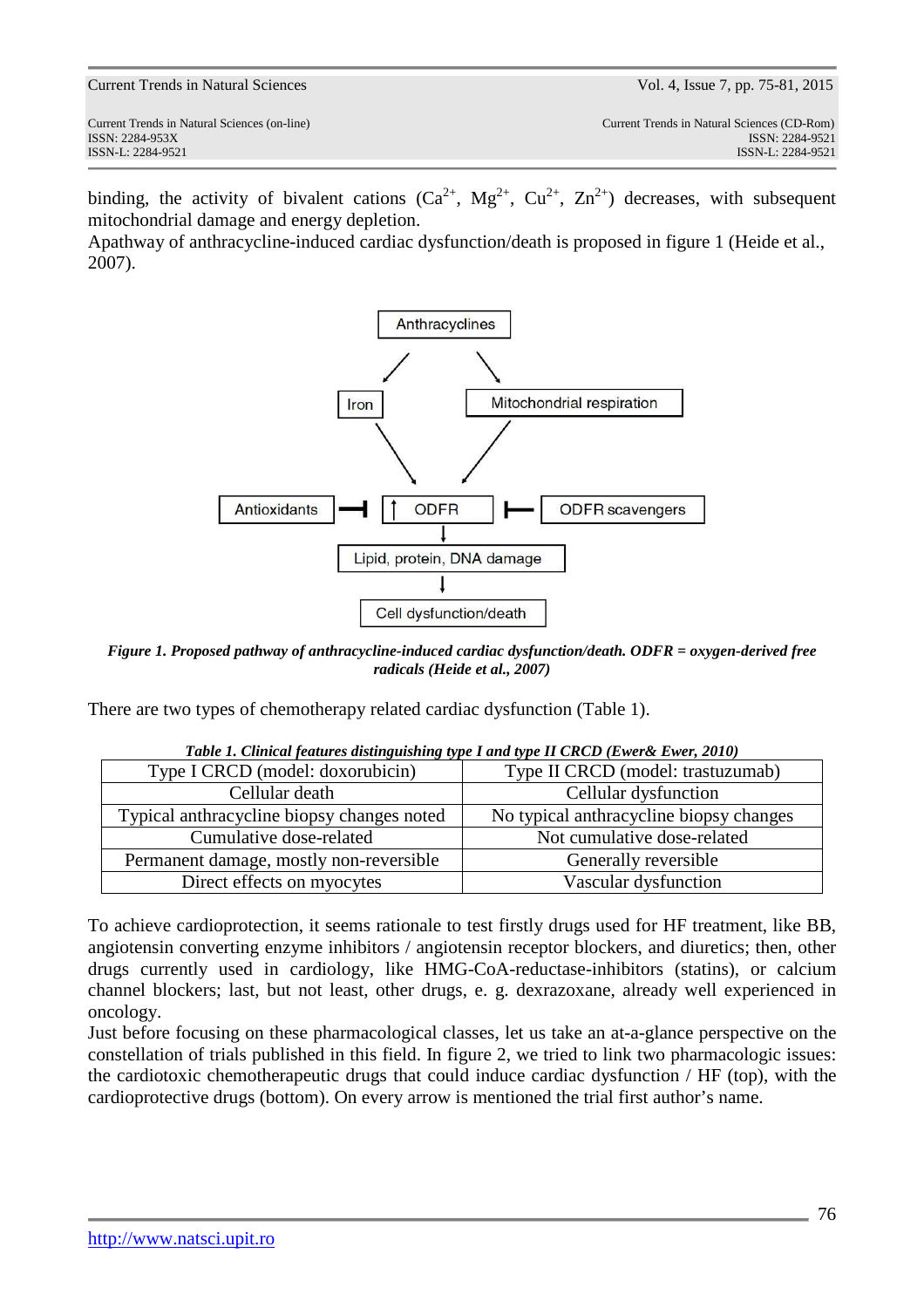Current Trends in Natural Sciences (on-line) Current Trends in Natural Sciences (CD-Rom) ISSN: 2284-953XISSN: 2284-9521 ISSN-L: 2284-9521 ISSN-L: 2284-9521



Chemotherapy

*Figure 2. Linking cardiotoxic to cardioprotective drugs in BC chemotherapy recipients* 

There are several cardioprotective arguments for BB.

## **3. RESULTS AND DISCUSSIONS**

Although the use of cardioprotective agents has been suggested, to the best of our knowledge, the first study of continuous use of BB during anthracycline and trastuzumab treatment has been published recently (Seicean, 2013). The hypothesis was if continuous incidental use of BBs is protective against HF. From a pool of 920 consecutive patients with BC, of age 52.3+/-11.0 years, with normal ejection fraction (EF) before receiving trastuzumab and anthracyclines between 2005 and 2010, the authors compared 106 patients on continuous BBs during BC treatment with 212 matched patients from the same pool with similar characteristics, but not on continuous BBs. During a median follow-up of 3.2+/-2.0 years, 32 incident HF admissions were found, and 28 non-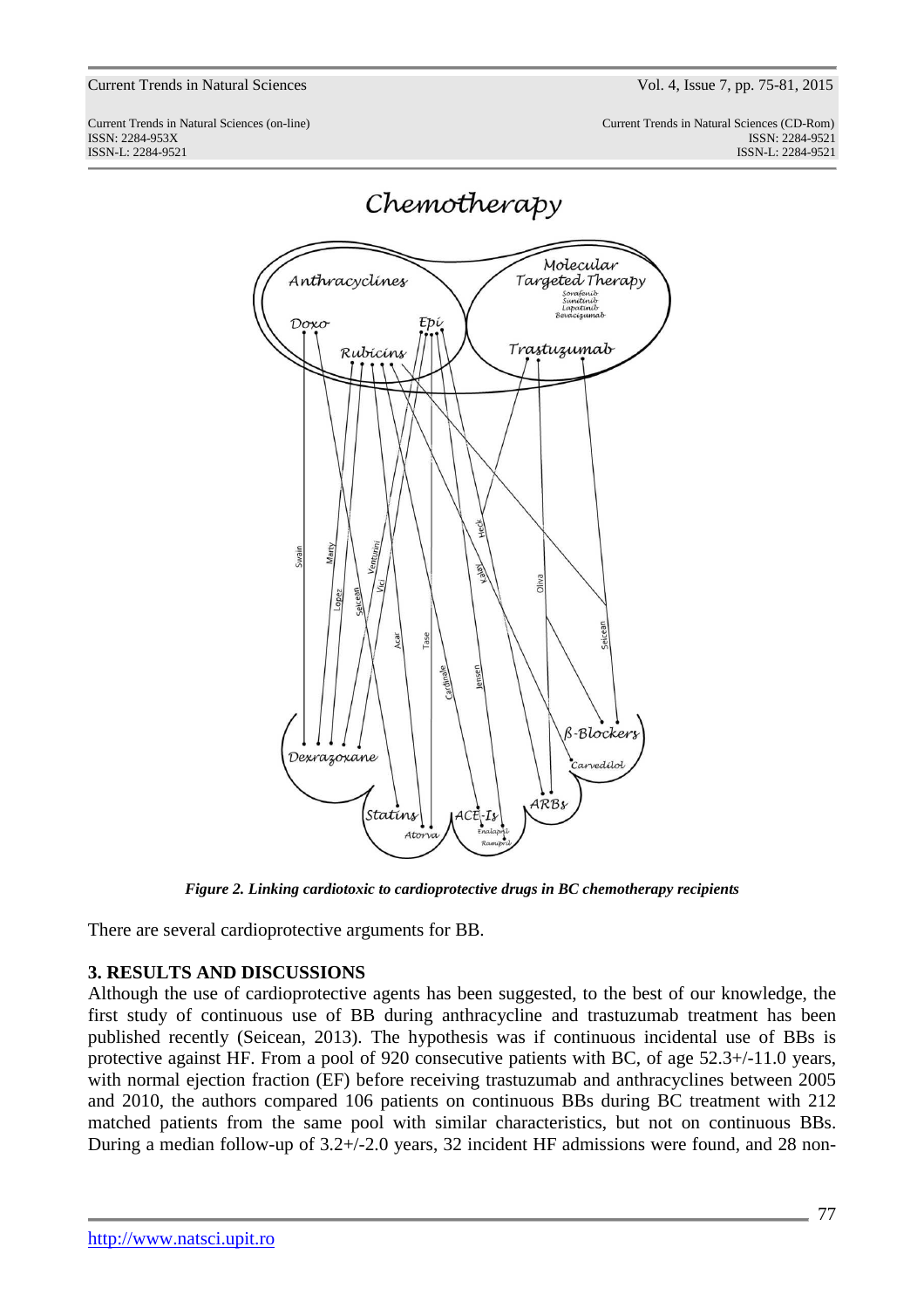| Current Trends in Natural Sciences           | Vol. 4, Issue 7, pp. 75-81, 2015            |
|----------------------------------------------|---------------------------------------------|
| Current Trends in Natural Sciences (on-line) | Current Trends in Natural Sciences (CD-Rom) |
| ISSN: 2284-953X                              | ISSN: 2284-9521                             |
| ISSN-L: 2284-9521                            | ISSN-L: 2284-9521                           |

cardiac, cancer-related deaths occurred before any incidental HF. Coincidental, the continuous use of BBs was associated with lower incidence of HF in patients with BC (hazard ratio 0.2; 95% confidence interval, 0.1-0.5; p=0.003). According to this observational study, BBs may be cardioprotective in BC patients treated with anthracyclines or trastuzumab.

Figure 3 illustrates the impact of uninterrupted use of BBs during cancer therapy in patients with BC on trastuzumab and anthracycline therapy, not only addressing the risk of new HF, but also taking into account of the competing risk of cancer-related mortality. BBs seem to be significantly protective with hazard ratios for HF of 0.2 (95% confidence interval [CI], 0.1–0.7); P=0.008 and estimated cumulative incidence of 0.25 (P<0.0005) over a 5-year period. Other covariates found to be associated with lower risks of incident HF in this cohort were age, being a lifetime non-smoker, and coincidental use of statins.



*Figure 3.An estimate of cumulative incidence, plotted as step function to display differences in new HF risk between patients with BC on BBs therapy and other patients with BC (Seicean, 2013)* 

Trastuzumab showed a significant risk for cardiotoxicity, independent of anthracycline therapy with a HR of 9.5 (95% CI, 3.9–23.1); P<0.0001, when compared with patients only on anthracycline treatment (Fig. 4). The cumulative incidence of HF occurrence at 3 years was 19.6% (95% CI, 16.8–22.4) in patients on trastuzumab therapy compared with 1% (95% CI, 0.9–1.4) in counterparts not on trastuzumab. The baseline LV measurement was also associated with new HF events (HR, 3.4 [95% CI, 1.5–7.9]; P=0.004 per unit).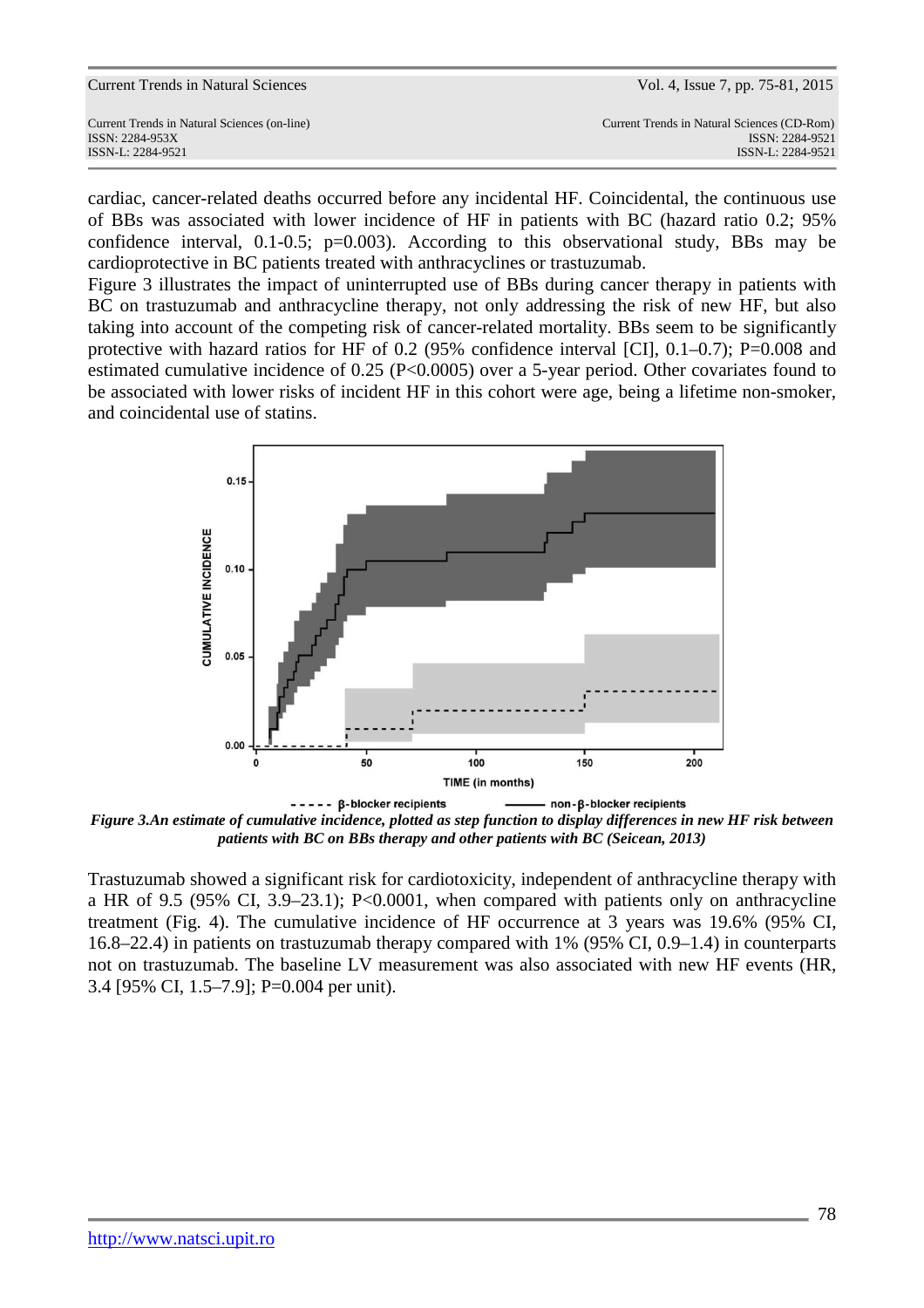Current Trends in Natural Sciences (on-line) Current Trends in Natural Sciences (CD-Rom) ISSN: 2284-953XISSN: 2284-9521 ISSN-L: 2284-9521 ISSN-L: 2284-9521



*Figure 4. An estimate of cumulative incidence, plotted as step function to display differences in new HF risk between patients with BC on trastuzumab therapy and patients with BC on anthracycline (Seicean, 2013)* 

Even though the authors do not specify the mean dose or type of BBs, the current study suggests that BBs may cardioprotect the subjects treated with anthracycline or trastuzumab chemotherapy. It seems that the low rates of anthracycline-mediated cardiotoxicity may reflect the BBs cardioprotective effect. Conversely, the high incidence of cardiomyopathy in trastuzumab-treated patients suggests that BBsprovide lower cardioprotection with trastuzumab versus anthracyclines. Carvedilol, a non-selective  $\beta$  and  $\alpha_1$ -adrenergic antagonist with antioxidant properties, has been shown to reduce anthracycline-induced cardiotoxicity, by reducing oxidative stress and apoptosis. Metodologically, 25 patients in whom anthracycline therapy was planned were randomized in a carvedilol 12,5 mg/day group, and a placebo one. By the end of six months of follow-up, one patient from the carvedilol group and four from the control group died. The control LVEF (left ventricular ejection fraction) was under 50% in one patient in carvedilol group and in 5 patients in placebo group. The mean EF in carvedilol group was similar at baseline and control echocardiography (70.5 vs. 69.7, respectively;  $p = 0.3$ ). In contrast, the mean LVEF in the control group was significantly lower in control echo (68.9 vs. 52.3;  $p < 0.001$ ) (figure 5).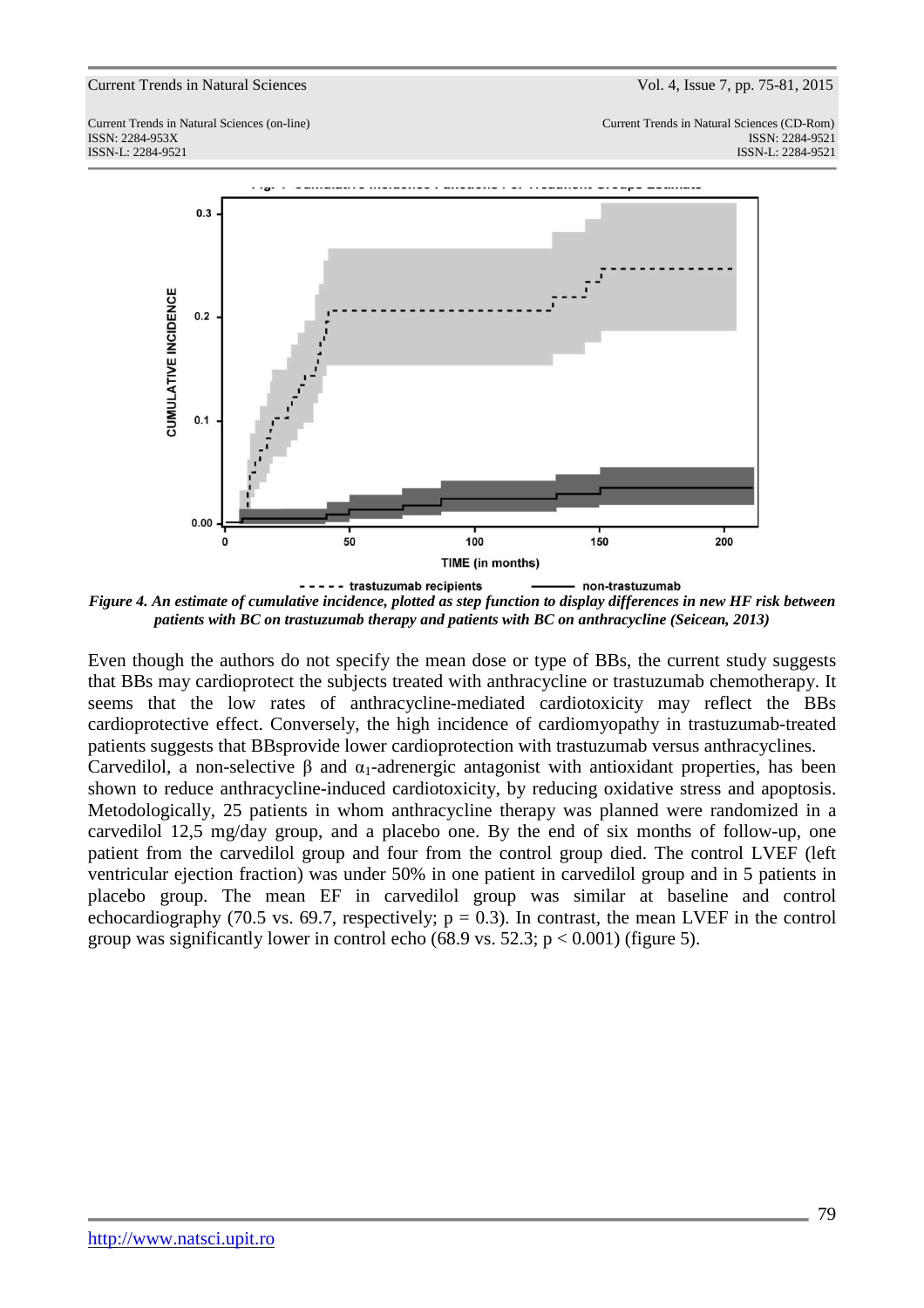Current Trends in Natural Sciences (on-line) Current Trends in Natural Sciences (CD-Rom) ISSN: 2284-953XISSN: 2284-9521 ISSN-L: 2284-9521 ISSN-L: 2284-9521



*Figure 5. Individual systolic data at baseline and after chemotherapy (CT) in the two groups: carvedilol p = 0.3 vs. control p < 0.001 (Kalay, 2006)* 

In a Doppler study, whereas E velocities in the carvedilol group decreased, E velocities and E/A ratios were significantly reduced inside the control group. (figure 6)



*Figure 6. Individual change in mitral early/late diastolic flow (E/A) ratio before and after chemotherapy (CT) in the two groups: carvedilol p < 0.02 vs. control p = 0.23 (Kalay et al., 2006)* 

Obviously, the prophylactic use of carvedilol in patients receiving anthracyclines may protect both systolic and diastolic LVfunctions.

Nebivolol, a  $\beta_1$  selective antagonist with NO-dependent vasodilatory properties, has been shown to decrease oxydative stress, reduce markers of myocardial injury, and improve LV function when coadministered with anthracyclines (De Nigris et al., 2008).